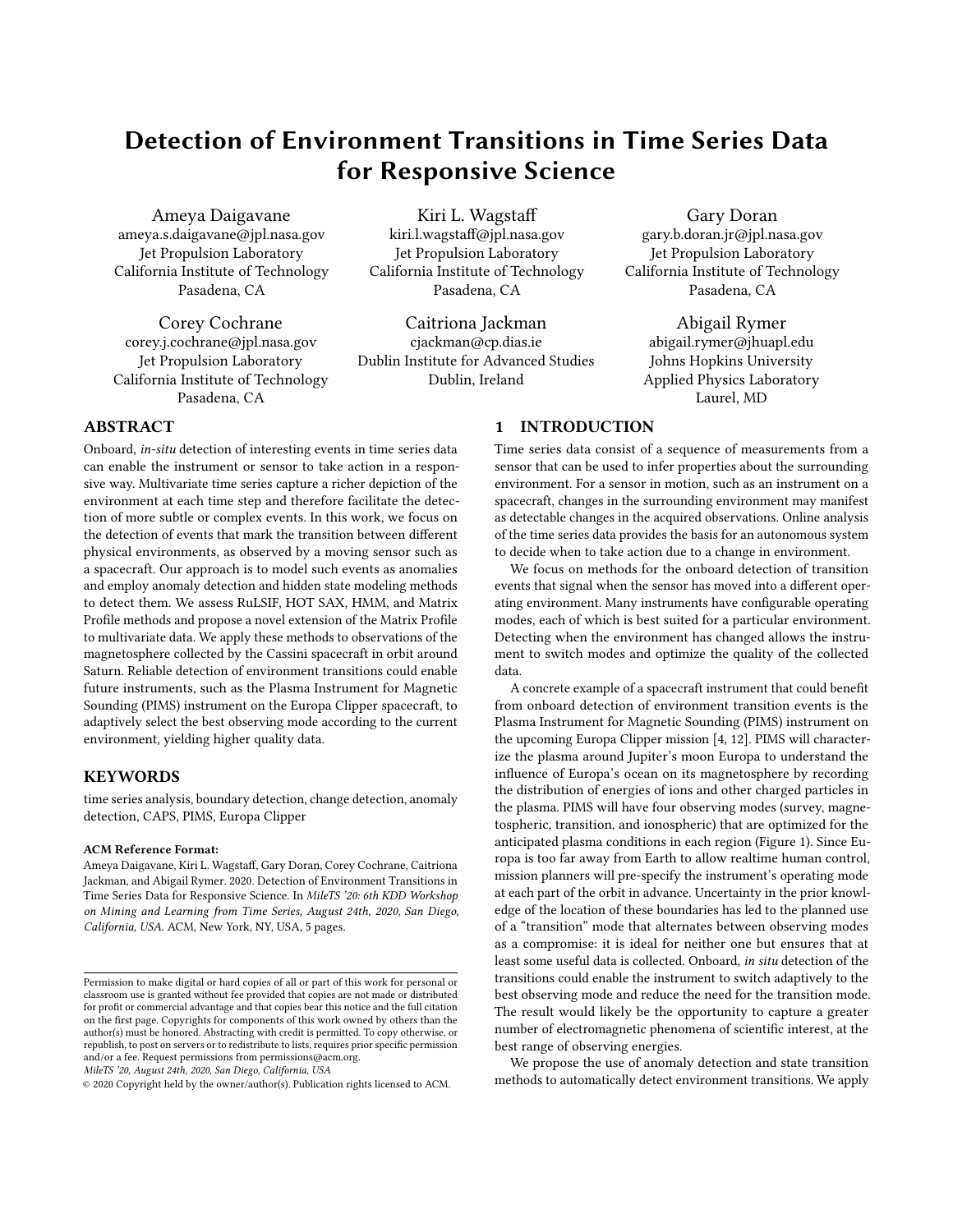<span id="page-1-0"></span>



Figure 1: PIMS will operate in magnetospheric mode far from Europa, ionosopheric mode close to Europa, and transition mode in between. Note that this figure is not drawn to scale.

these methods to data collected by the Cassini Plasma Spectrometer (CAPS) Electron Spectrometer (ELS) instrument at Saturn as an analogue for the data to be collected by PIMS at Europa (Section [2\)](#page-1-1). In Section [3,](#page-2-0) we describe the algorithms that we expect to be suitable for use in the computationally limited onboard environment. We report empirical results on the task of detecting magnetospheric crossings in CAPS-ELS data (Section [5\)](#page-3-0) and in Section [6](#page-4-3) we describe the next steps to realizing the goal of onboard deployment of the best performing methods.

## <span id="page-1-1"></span>2 TIME SERIES DATA FROM MAGNETOSPHERIC INSTRUMENTS

PIMS is currently under development, and data from the instrument does not yet exist. For this study, we employed data from CAPS-ELS, an analogous instrument on the recently completed Cassini mission. CAPS-ELS measured electron flux as a function of their energy and direction [\[16\]](#page-4-4). The multivariate time series contains observations roughly every 2 seconds that consist of electron counts tallied in energy bins that range from 0.53 to 28200 eV.

Data from CAPS-ELS spans the years 2004 to 2012 and includes 2399 known (manually annotated) magnetic field boundary crossings [\[5\]](#page-4-5) [1](#page-1-2) . These boundaries correspond to Saturn's magnetopause (between the magnetosphere and magnetosheath) and bow shock (between the magnetosheath and the solar wind). Although these boundaries are unlikely to have exact analogues in the near-Europa environment, the principles developed here will help identify boundaries that Europa Clipper will observe with PIMS.

#### 2.1 Pre-processing ELS Data

We employed several pre-processing steps to prepare CAPS-ELS data for analysis. These pre-processing steps would not be needed if we had access to the original data in the onboard setting. Following the recommendations of the CAPS PDS User Guide [\[13\]](#page-4-6), we use data from the least-obstructed anode 5. The original CAPS-ELS data consists of observations at 63 energy bins, but some observations were reduced to 32 bins prior to downlink to reduce bandwidth consumption. For consistent dimensionality, we excluded the lowest-energy bin entirely (due to residual spurious signals) and converted all remaining 62-bin observations to 31-bin observations by storing the average value for pairs of adjacent bins.

<span id="page-1-3"></span>

Figure 2: Example 6-hour CAPS-ELS observation containing both bow shock (black) and magnetopause (red) crossings.

CAPS-ELS data also has an irregular sampling cadence because some observations adjacent in time were combined prior to downlink. Further, around <sup>0</sup>.6% of individual bin observations are missing due to downlink gaps. To address both issues, we performed a linear spline interpolation across the time dimension independently for each of the 31 bins, at each equally spaced time step. Any negative counts obtained after interpolation were clipped to 0. On our training set spanning 180 hours of observations from 2004, fewer than <sup>0</sup>.1% of the entries were clipped. The resulting 31-dimensional data set has a regular sampling cadence of 2 seconds.

To smooth the time series, we convolved it with a Gaussian kernel, removing high-frequency components. To remove additive noise, we used either a minimum, median, or maximum filter. The width of the Gaussian kernel and the filter type were chosen per algorithm via validation. Finally, we employed Anscombe's transform to each binned count  $c$  to convert the observations (count-based Poisson distribution) to a variable with an approximately Gaussian distribution,  $c \rightarrow \sqrt{c + \frac{3}{8}}$ .

<span id="page-1-2"></span><sup>1</sup>Labeled data set:<https://doi.org/10.5281/zenodo.3946033>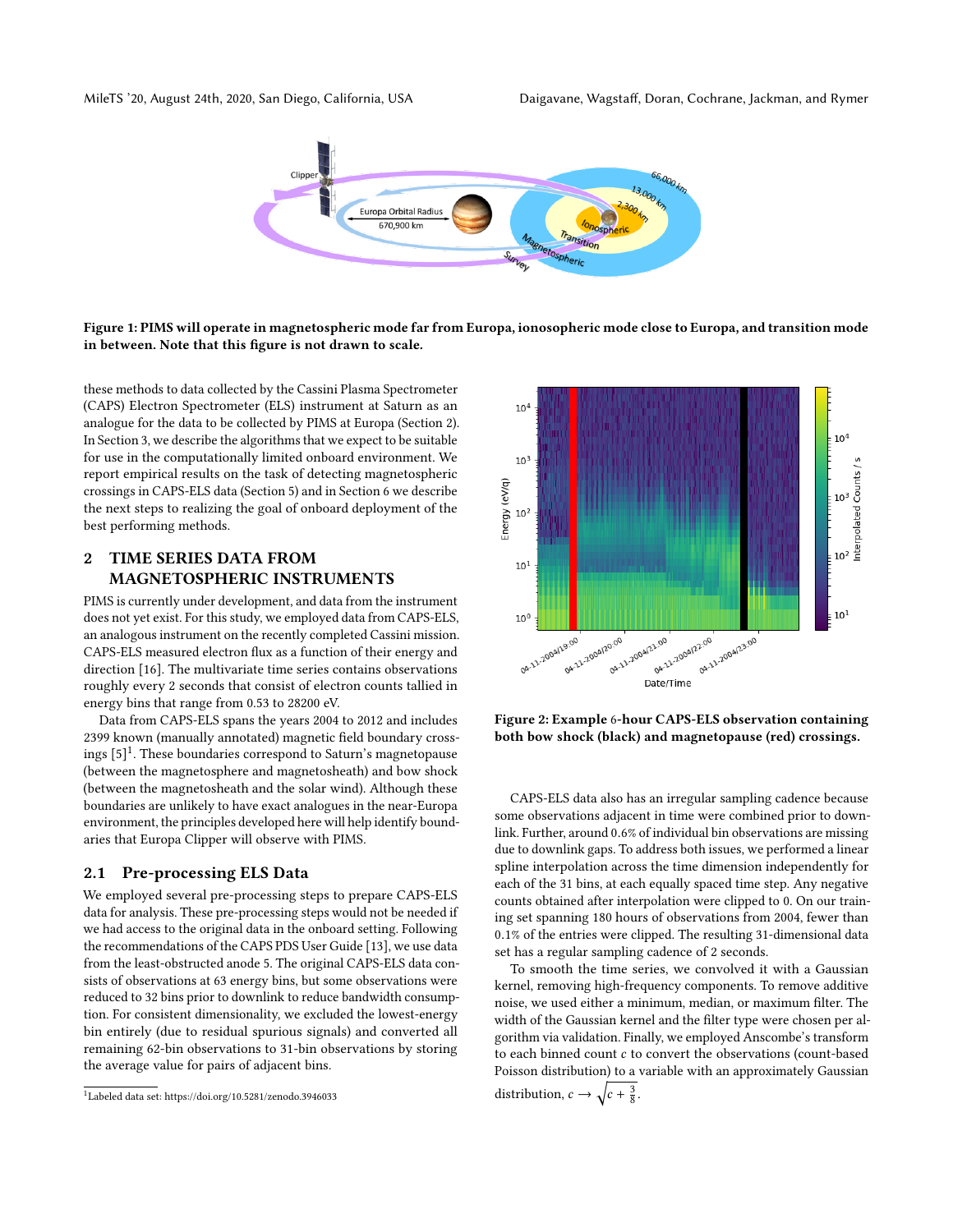## 2.2 Events: Magnetic Field Boundary Crossings

As the Cassini spacecraft orbited Saturn, it repeatedly crossed into and out of the magnetosphere, magnetosheath, and solar wind regions. There are two event types that we seek to detect in the CAPS-ELS data: the magnetopause (transition between magnetosphere and magnetosheath) and the bow shock (between magnetosheath and solar wind). As illustrated in Figure [2,](#page-1-3) bow shock crossings are often more prominent and easier to detect.

Each of these crossings can be further broken down into two categories, IN and OUT, based how the spacecraft moved relative to the boundary. The numbers of events of each type observed during Cassini's mission, broken down by year, are as follows:

| Year | <b>BS IN</b> | <b>BS OUT</b> | MP IN | MP OUT | Total |
|------|--------------|---------------|-------|--------|-------|
| 2004 | 18           | 17            | 13    | 12     | 60    |
| 2005 | 98           | 97            | 102   | 101    | 398   |
| 2006 | 6            | 6             | 49    | 49     | 110   |
| 2007 | 91           | 92            | 254   | 253    | 690   |
| 2008 | 16           | 16            | 128   | 126    | 286   |
| 2009 | 2            | 2             | 86    | 86     | 176   |
| 2010 | 23           | 23            | 142   | 142    | 330   |
| 2011 | 45           | 45            | 60    | 60     | 210   |
| 2012 | 20           | 19            | 21    | 19     | 79    |
| All  | 319          | 317           | 855   | 848    | 2339  |

#### <span id="page-2-0"></span>3 TRANSITION DETECTION ALGORITHMS

Our approach is to compute a transition detection score for each observation in the time series. The baseline algorithm B computes the Euclidean distance between observation  $t_i \in \mathbb{R}^d$  at time *i* and the immediately preceding observation  $t_i$ . the immediately preceding observation  $t_{i-1}$ :

$$
B_i = ||t_i - t_{i-1}||_2 \tag{1}
$$

We assessed four unsupervised approaches to detecting transitions either by modeling states, identifying change points, or detecting anomalies. A key constraint for in-situ data analysis is the limited computational resources available on-board the spacecraft, which restricts our options to algorithms that have low memory and computational requirements.

First, we used a Hidden Markov Model (HMM) $^2$  $^2$  to identify changes in state. Each state  $s_j$  is modeled by a *d*-dimensional Gauss-<br>ian distribution with mean  $\mu$  and covariance matrix  $\Sigma$  - learned ian distribution with mean  $\mu_{s_j}$  and covariance matrix  $\Sigma_{s_j}$ , learned<br>from the data. We compute a dissimilarity matrix  $DS \subseteq \mathbb{R}^{s \times s}$ , where from the data. We compute a dissimilarity matrix  $DS \in \mathbb{R}^{s \times s}$ , where s is the number of states and each entry is defined as: s is the number of states and each entry is defined as:

$$
DS_{s_1, s_2} = KL (N (\mu_{s_1}, \Sigma_{s_1}) || N (\mu_{s_2}, \Sigma_{s_2})) + KL (N (\mu_{s_2}, \Sigma_{s_2}) || N (\mu_{s_1}, \Sigma_{s_1}))
$$

using the symmetrized KL-divergence between the learned distributions. The HMM anomaly detection score at time step i is butions. The HMM anomaly detection score at time step i is

$$
HMM_i = \delta_i^T DS \delta_i \tag{2}
$$

where  $\delta_i = |p_i - p_{i-1}|$ , the absolute value of the difference in poste-<br>rior state distributions  $p_i \in \mathbb{R}^s$ . The use of the dissimilarity matrix rior state distributions  $p_i \in \mathbb{R}^s$ . The use of the dissimilarity matrix  $DS$  assigns more weight to transitions between dissimilar states DS assigns more weight to transitions between dissimilar states. We use both Bayesian and non-Bayesian HMM models: the parameters for the non-Bayesian ("vanilla") HMM are learned via Expectation Maximization [\[1\]](#page-4-7), while the Bayesian HMM models

the joint distribution over input samples and latent variables as a "sticky" Hierarchical Dirichlet Process [\[3\]](#page-4-8) and then averages over 1000 samples of latent variables obtained via Gibbs sampling [\[11\]](#page-4-9).

We also employed  $\text{RuLSIF}^3$  $\text{RuLSIF}^3$  (Relative Unconstrained Least Squares Information Fitting [\[7\]](#page-4-10) which seeks to identify "change points" in a time series. The RuLSIF score RS is the symmetrized  $\alpha$ -relative PE-divergence between the distribution  $P_i$  of m observations after the current time-step *i* and the distribution  $P'_i$  of *m* observations before time-step *i* before time-step i.

$$
RS_i = PE_{\alpha} (P_i || P'_i) + PE_{\alpha} (P'_i || P_i)
$$
\n(3)

As in [\[7\]](#page-4-10), we "pack" the time series by taking subsequences of length k rather than a single time step at a time. This increases the dimensionality of each sample by a factor of  $k$ .

Finally, we employed two methods for discord or anomaly de-tection in time series. The first is HOT SAX<sup>[4](#page-2-3)</sup> (Heuristically Ordered Time series using Symbolic Aggregate ApproXimation) [\[6\]](#page-4-11). Let  $X \in \mathbb{R}^{n \times d}$  be a *d*-dimensional time series of length *n* and  $Y_{n} \in \mathbb{R}^{n \times d}$  be a *n* normalized subsequence of length  $u$  stating  $X_{i,w} \in \mathbb{R}^{w \times d}$  be a z-normalized subsequence of length w starting at time i. Then the HOT SAX score is the minimum distance beat time i. Then the HOT SAX score is the minimum distance between the current subsequence and every other non-overlapping subsequence of the same length.

$$
HS_{i} = \min_{\substack{|i-j| \ge w \\ 0 \le j \le n-w}} \|X_{i,w} - X_{j,w}\|_{F},
$$
 (4)

where  $\|\cdot\|_F$  represents the Frobenius norm. To compute SAX repre-<br>sentations of multidimensional subsequences, we use SAX-ZSCORE sentations of multidimensional subsequences, we use SAX-ZSCORE [\[9\]](#page-4-12). To speed up HOT SAX, we reduced the dimensionality of the time series using Principal Component Analysis (PCA) to reduce the data to a lower-dimensional subspace while capturing as much of the variance as possible.

The second anomaly detection method is based on the Matrix Profile [\[15\]](#page-4-13) with a novel extension to operate on multidimensional data and maximize sensitivity to anomalies<sup>[5](#page-2-4)</sup>. For a unidimensional time series T of length n, let  $T_{i,w} \in \mathbb{R}^w$  be the subsequence of length  $u_i$  starting at time i. The Matrix Profile  $MP \subset \mathbb{R}^{n-w+1}$  records for w starting at time *i*. The Matrix Profile  $MP \in \mathbb{R}^{n-w+1}$  records, for each time *i* the minimum Euclidean distance from the z-normalized each time  $i$ , the minimum Euclidean distance from the z-normalized subsequence  $T_{i,w}$  to all other non-overlapping z-normalized subsequences of length  $w$  in the time series [\[15\]](#page-4-13).

$$
MP_{i} = \min_{\substack{|i-j| \ge w \\ 0 \le j \le n-w}} \|T_{i,w} - T_{j,w}\|_{2}
$$
 (5)

For ad−dimensional time series, we propose an anomaly-sensitive Multidimensional Matrix Profile  $MMP \in \mathbb{R}^{n-w+1}$  that consists of the sum across dimensions d of unidimensional Matrix Profiles the sum across dimensions  $d$  of unidimensional Matrix Profiles  $MP<sup>(d)</sup>$  computed independently for each dimension:

$$
MMP_i = \sum_{d} MP_i^{(d)} \tag{6}
$$

d Subsequences with large nearest-neighbor distances in multiple dimensions will receive large scores. It is also possible to restrict sensitivity to the  $k$  largest matrix profile distances per time step. This approach contrasts with the k−dimensional matrix profile

<span id="page-2-1"></span><sup>&</sup>lt;sup>2</sup>See<https://github.com/hmmlearn/hmmlearn> and<https://github.com/mattjj/pyhsmm/>

<span id="page-2-2"></span> $^3$ [https://github.com/hoxo-m/densratio\\_py](https://github.com/hoxo-m/densratio_py)

<span id="page-2-3"></span><sup>4</sup><https://github.com/ameya98/saxpy>

<span id="page-2-4"></span><sup>5</sup><https://github.com/JPLMLIA/CAPS-ELS-Transition-Detection>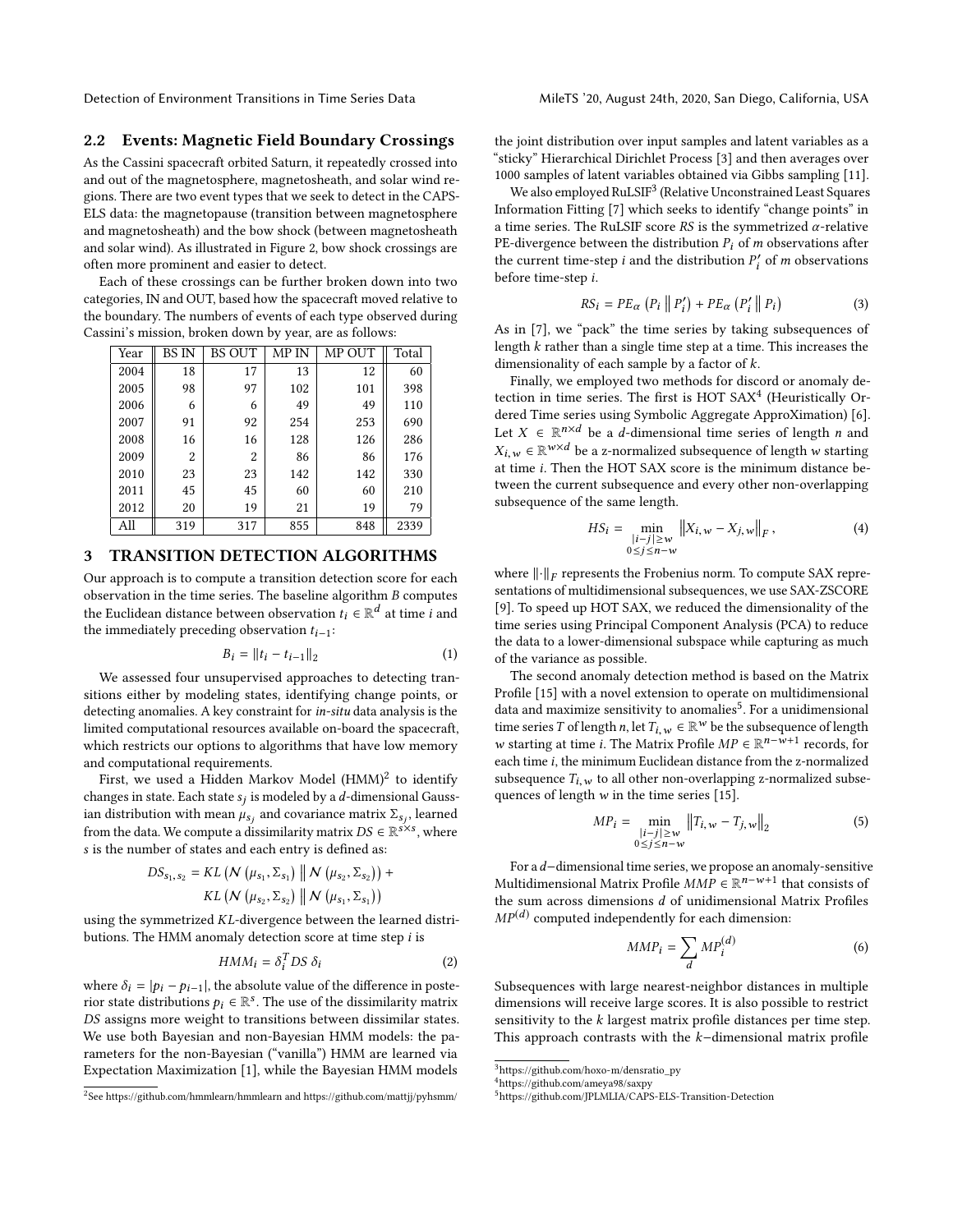<span id="page-3-1"></span>Table 1: Parameters for bow shock crossing detectors

| Algorithm      | Parameters (No blur if not stated)                      |  |  |
|----------------|---------------------------------------------------------|--|--|
| Baseline       | Max Filter (Size 120), Center 10 bins.                  |  |  |
| <b>HOT SAX</b> | Window Size $w = 50$ , Discords = 2, PCA-5, Max Filter  |  |  |
|                | (Size 120), All 31 bins.                                |  |  |
| Matrix Profile | Window Size $w = 100$ , Noise Correction = 0.6, PCA-    |  |  |
|                | 10, Median Filter (Size 120), Center 10 bins.           |  |  |
| RuLSIF         | Window Size = 20, Packing Factor $k = 1$ , Median       |  |  |
|                | Filter (Size 30), All 31 bins.                          |  |  |
| Bayesian HDP-  | Maximum States = 2, Sticky Coefficient = $0.1$ , PCA-5, |  |  |
| HMM            | Median Filter (Size 120), Center 10 bins, Gaussian      |  |  |
|                | Blur $\sigma$ = 5.                                      |  |  |
| Non-Bayesian   | Number of States = 2, PCA-10, Median Filter (Size       |  |  |
| HMM            | 120), All 31 bins, Gaussian Blur $\sigma$ = 5.          |  |  |
|                |                                                         |  |  |

<span id="page-3-2"></span>Table 2: Parameters for magnetopause crossing detectors

| Algorithm       | Parameters (No blur if not stated)                     |  |  |
|-----------------|--------------------------------------------------------|--|--|
| <b>Baseline</b> | Max Filter (Size 120), Center 10 bins, Gaussian Blur   |  |  |
|                 | $\sigma = 5$ .                                         |  |  |
| HOT SAX         | Window Size $w = 400$ , Discords = 2, PCA-5, Median    |  |  |
|                 | Filter (Size 120), All 31 bins.                        |  |  |
| Matrix Profile  | Window Size $w = 100$ , Noise Correction = 0.2, PCA-   |  |  |
|                 | 10, Max Filter (Size 120), Center 10 bins.             |  |  |
| RuLSIF          | Window Size $w = 60$ , Packing Factor $k = 5$ , Median |  |  |
|                 | Filter (Size 120), All 31 bins.                        |  |  |
| Bayesian HDP-   | Maximum States = 3, Sticky Coefficient = 0.1, PCA-5,   |  |  |
| <b>HMM</b>      | Median Filter (Size 120), Center 10 bins, Gaussian     |  |  |
|                 | Blur $\sigma = 5$ .                                    |  |  |
| Non-Bayesian    | Number of States = 2, PCA-5, Median Filter (Size 120), |  |  |
| HMM             | All 31 bins.                                           |  |  |

defined by Yeh et al. [\[14\]](#page-4-14) which uses the  $k$  smallest values to emphasize similarity. In this study, we employed all dimensions. We also incorporated noise correction [\[10\]](#page-4-15), an improvement that subtracts out the effect of Gaussian noise in the Matrix Profile computation, without changing its runtime asymptotically.

This algorithm can be applied to any multidimensional time series. Computing the Matrix Profiles for each dimension takes  $O(n^2)$  time per dimension, for a total of  $O(n^2d)$  time, and computing<br>the sum across dimensions at each time stap takes  $O(nd)$  time the sum across dimensions at each time step takes  $O(nd)$  time.

### 4 METHODOLOGY AND METRICS

For each event type, we selected the best parameters for each algorithm (see [Table 1](#page-3-1) and [Table 2\)](#page-3-2) using a training set of all observations from 2004, which encompass 60 crossing events. Observations from 2005 through 2012 comprise our held-out test set.

We conducted a retrospective evaluation by measuring the reliability of the detection scores generated by each algorithm at each time step. We assessed recall and precision by defining a time tolerance of  $t_{\text{tol}}$  minutes and, for each algorithm, generated a list of detections that exceeded a given score threshold  $s<sub>thres</sub>$  and then retained only local peak detections (those with scores greater than all detections within  $\pm \frac{r_{\text{tol}}}{2}$  seconds). We defined true positives as detections within a window that spans 1 minute before and  $t_{\text{tol}}$ minutes after a labeled event, false positives as detections outside

MileTS '20, August 24th, 2020, San Diego, California, USA Daigavane, Wagstaff, Doran, Cochrane, Jackman, and Rymer

of all such windows, and false negatives as labeled events without any detections within the sensitivity window.

To assess feasibility, we also computed the average runtime for each algorithm. RuLSIF was the most computationally expensive method by far, requiring an average of 40 minutes on a 2.1-GHz processor to process a single 6-hour observation for bow shock detection and more than 5 hours for magnetopause detection (due to larger window size  $w$  and packing factor  $k$  parameters). For onboard operation we would likely restrict these parameter options. In contrast, HOT SAX and both HMM methods required less than a minute, and the Matrix Profile took an average of about 8 minutes.

### <span id="page-3-3"></span><span id="page-3-0"></span>5 EXPERIMENTAL RESULTS





(b) Magnetopause

#### Figure 3: Test performance on data from 2005 to 2012

Results for detecting events in data from 2005 through 2012 using a  $t_{tol}$  value of 20 minutes are shown in [Figure 3.](#page-3-3) We found that the bow shock crossings were much easier than magnetopause crossings to reliably detect, as shown in [Figure 3\(](#page-3-3)a). In this case, the best-performing method was the Matrix Profile, with the non-Bayesian HMM as the next-based performing method. For this